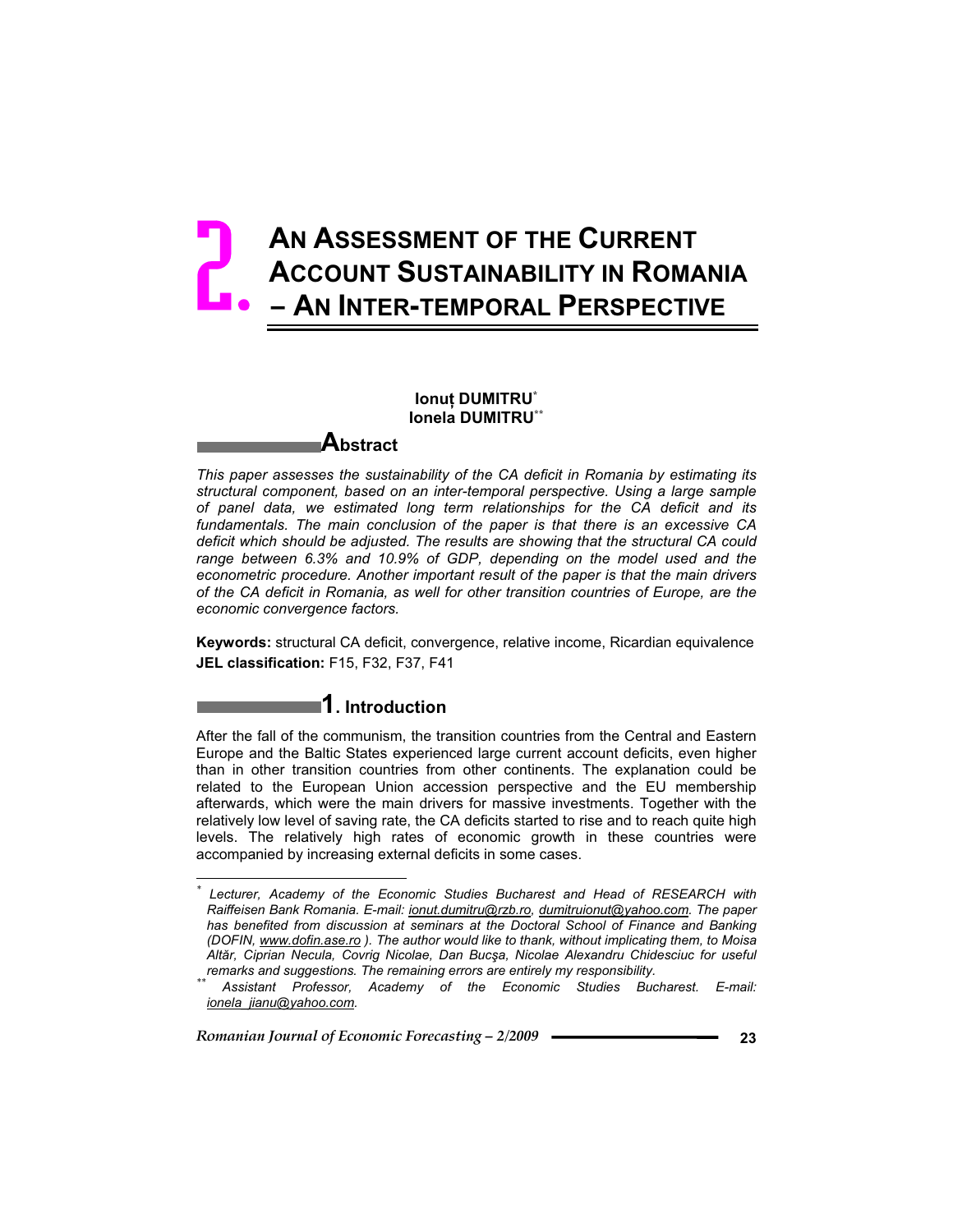*Institute of Economic Forecasting*

Nevertheless, the New Member States (NMS) had a different behavior in the current account deficit development. In some countries (Hungary, Poland, the Czech Republic, Slovakia, and Slovenia) there was an improvement or at least a stabilization of the balance of payment disequilibrium in the last years after a period of large CA deficits. For other countries (Bulgaria, Romania, and the Baltic States) it was a different evolution, the CA deficit increasing and reaching quite high levels (Figure 1).

**Figure 1** 

### **The CA deficit (% of GDP) in NMS and other developing countries (ODC)**



*Source: IMF. Note: CEE countries include: Albania, Bosnia and Herzegovina, Bulgaria, Croatia, Czech Republic, Croatia, Estonia, Hungary, Latvia, Lithuania, FYR of Macedonia, Montenegro, Poland, Romania, Serbia, Slovakia, Turkey.* 

Although in some countries the coverage of the CA deficit by the FDIs remains comfortable (Figure 2), in some cases (Romania, for example) the coverage decreased, being more difficult to sustain the current large CA deficit over a long period, especially in the current context of risk repricing in the international markets.

#### **Figure 2**



# **Current account deficit and FDIs in Romania (% of GDP)**

*Source: NIS, NBR.* 

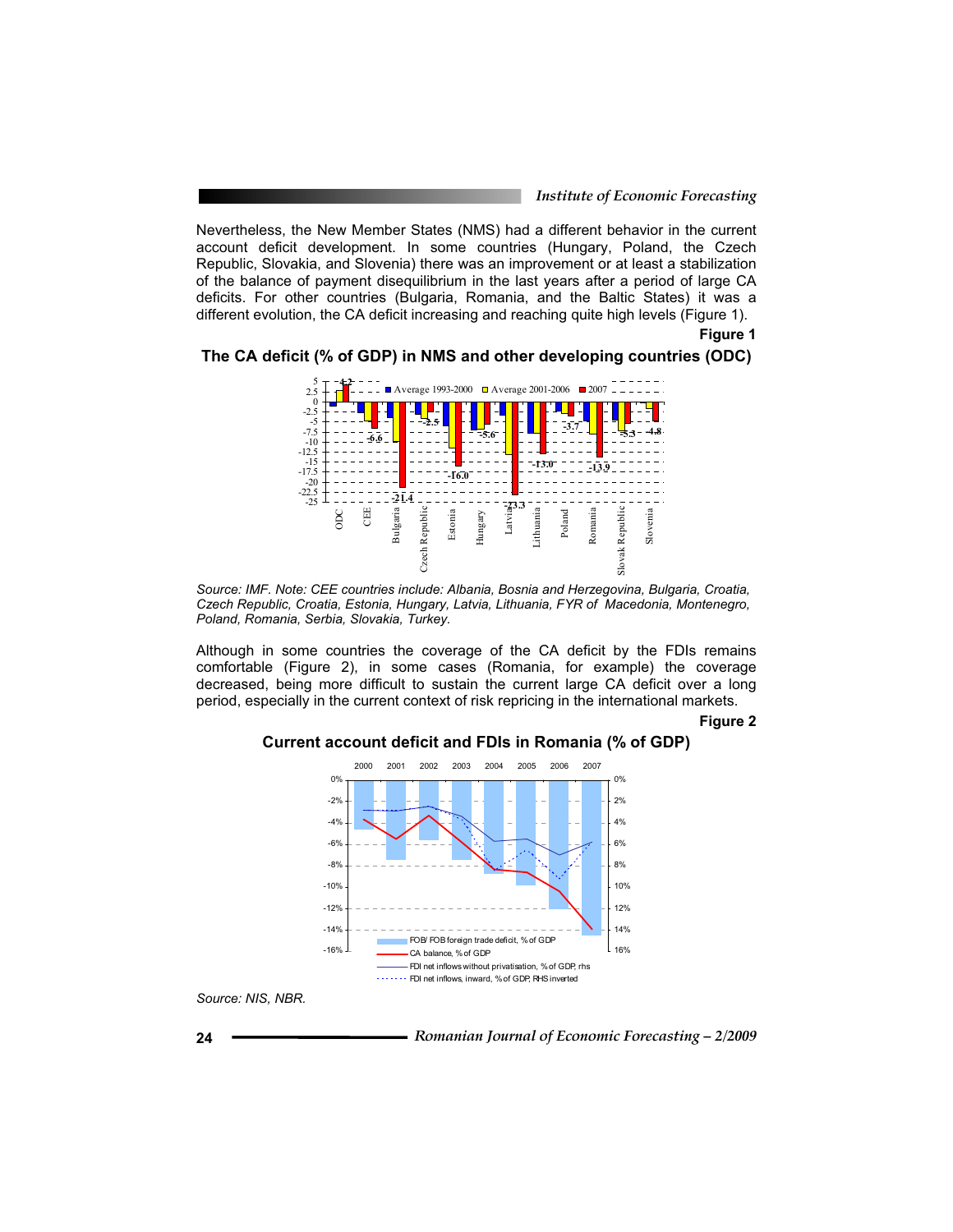In the case of Romania, the concern about the CA sustainability is related also to the deterioration in its financing, the short-term component increasing (Figure 3). The external borrowings (with an increasing short-term component) are financing now a larger part of the CA deficit, most of them being originated by commercial banks (Figure 4).

### **Figure 3**



**CA financing sources in Romania (% of GDP)** 

*Source: NBR.* 

**Figure 4** 

### **External debt by institutional sectors (% of GDP)**



*Source: NBR.* 

Despite the fact that the external debt has a still relatively low level, it increased very rapidly in the last years, especially the short term component, triggering a sharp increase in the external debt service (Table 1). Although the level of external debt is still low as compared to other countries from the CEE region, the coverage of external debt and external debt service by international reserves and exports deteriorated rapidly, being even worse as compared to other countries from the CEE. The external vulnerability indicators deteriorated continuously in the last couple of years (Table 1). Consequently, the concern regarding the CA sustainability increased in the last period.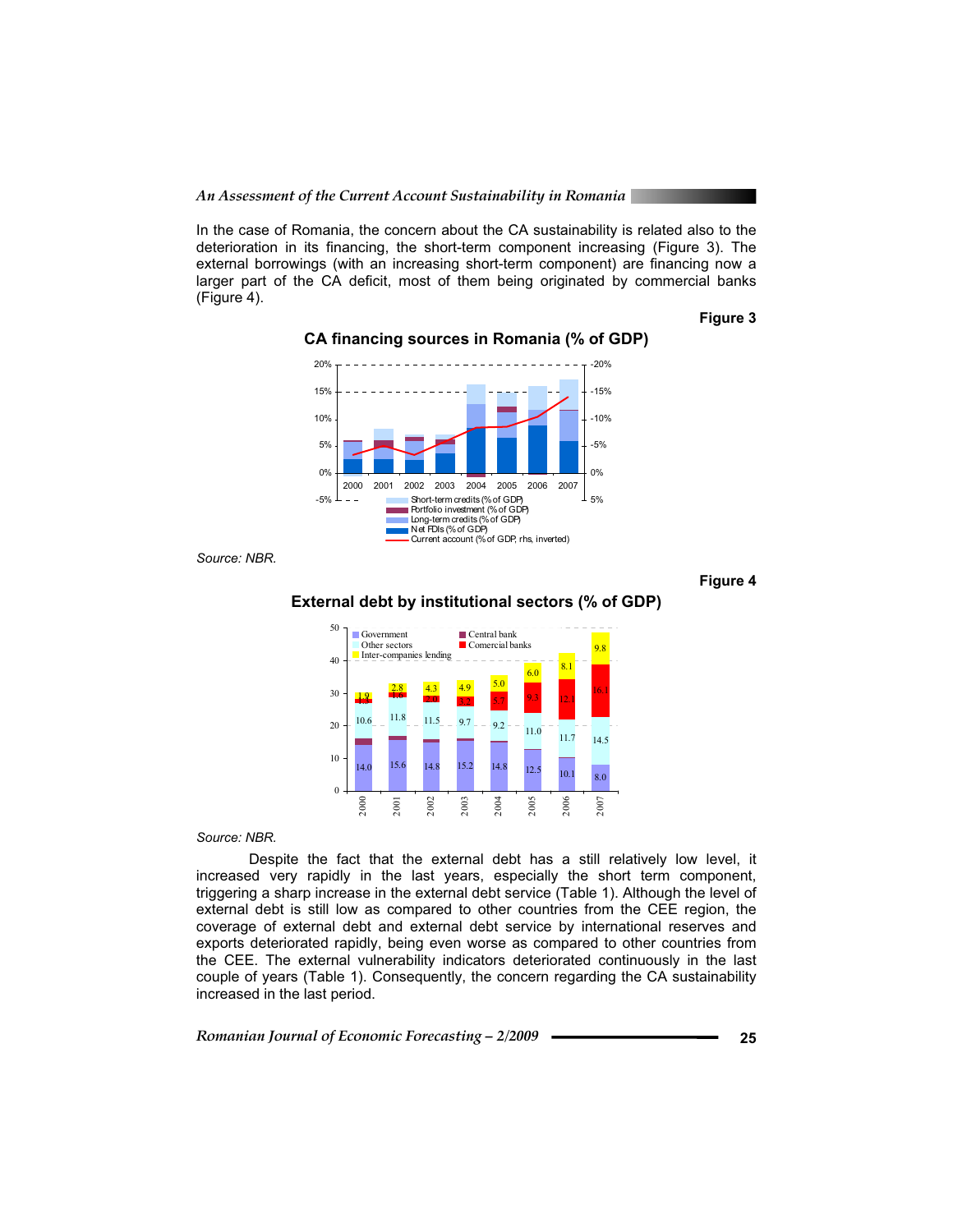### **Table 1**

| <b>INDICATORS</b>                                                    | Country    | 2002    | 2003   | 2004   | 2005  | 2006  | 2007                 | 2008-Q1 |
|----------------------------------------------------------------------|------------|---------|--------|--------|-------|-------|----------------------|---------|
| External debt (% of GDP)                                             | Romanial   | 33.4%   | 33.9%  | 35.4%  | 39.1% | 42.1% | 47.5%                | 49.1%   |
|                                                                      | <b>CEE</b> | 49.2%   | 49.8%  | 49.3%  | 45.1% | 51.2% | 51.4%                | n.a     |
| External debt (% of                                                  | Romania    | 94.7%   | 97.5%  | 98.4%  |       |       | 117.8% 131.0% 155.7% | 159.1%  |
| exports)                                                             | <b>CEE</b> | 130.0%l | 127.4% | 119.6% |       |       | 111.8% 118.8% 119.3% | n.a     |
| External debt service (%                                             | Romanial   | 8.8%    | 7.2%   | 8.2%   | 17.1% | 20.3% | 21.5%                | 19.9%   |
| of GDP)                                                              | <b>CEE</b> | 9.6%    | 9.7%   | 9.1%   | 8.6%  | 9.1%  | 8.8%                 | n.a     |
| External debt service (%                                             | Romania    | 24.8%   | 20.8%  | 22.8%  | 51.5% | 63.0% | 70.3%                | 64.4%   |
| of exports)                                                          | <b>CEE</b> | 25.3%   | 24.9%  | 22.1%  | 21.4% | 21.0% | 20.5%                | n.a     |
| Short term external debt<br>service (% of GDP)                       | Romania    | 1.1%    | 1.0%   | 1.6%   | 10.4% | 13.6% | 14.8%                | 13.7%   |
| External debt service (%<br>of international reserves)               | Romania    | 60.6%   | 50.8%  | 41.7%  | 74.4% | 86.3% | 95.8%                | 91.1%   |
| Short term external debt<br>service (% of international<br>reserves) | Romania    | 7.5%    | 7.2%   | 7.9%   | 45.3% | 58.0% | 66.0%                | 62.9%   |
| Short term external debt                                             | Romania    | 7.6%    | 11.1%  | 14.9%  | 20.8% | 30.6% | 35.7%                | 34.6%   |
| (% of total external debt)                                           | <b>CEE</b> | 17.4%   | 20.6%  | 21.8%  | 23.8% | 24.3% | 24.5%                | n.a     |
| Import cover by                                                      | Romania    | 4.2     | 4.1    | 5.2    | 6.3   | 6.4   | 6.0                  | 5.8     |
| international reserves                                               | CEE        | 5.0     | 4.9    | 4.4    | 4.2   | 4.2   | 4.1                  | n.a     |

**External vulnerability indicators in Romania versus CEE countries** 

*Source: NBR, IMF.* 

As compared to other countries from the CEE region or the Baltic States, Romania has a relatively high current account deficit, higher than in countries such as the Czech Republic, Poland or Slovenia, but lower than in the Baltics and Bulgaria.

The capital account liberalization triggered, like in the case of other developing countries, strong capital inflows which are fueling the current account deficit. Moreover, the catching up process needs capital goods imports, not only financial capital generating a commercial trade deficit. Consequently, it is a normal situation for a transition country, except for countries with rich natural resources (especially oil and other basic commodities), to experience current account deficits.

The external disequilibrium of Romania is generated mainly by the convergence process. As this paper reveals, there is a downward rigidity of the CA deficit at the 10% of GDP level, a decrease below this level being possible only at a high cost in terms of a slowdown in investment activity and of real convergence process. Moreover, the current account deficit in Romania is mainly structural and has a strong persistence. It reflects an increasing need for investments to sustain the catching up process and a low level of savings which is biased to consumption and to a lower degree to saving (Figure 5). Moreover, the CA deficit is generated mainly by the private sector, the public sector having a limited contribution (table 2).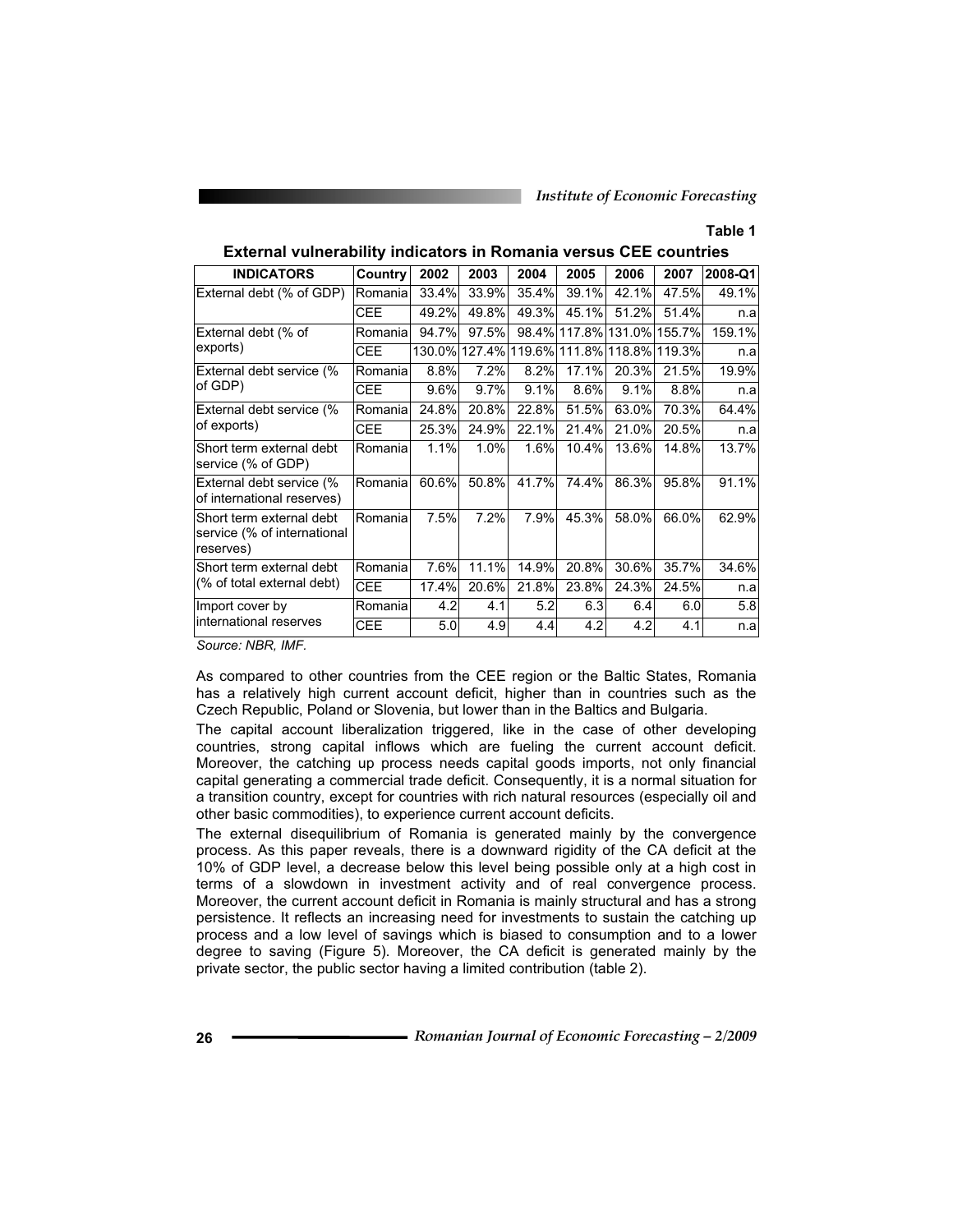### **Figure 5**



**Investment and saving rate and the CA deficit (% of GDP)** 

*Source: NBR, NIS.* 

**Table 2** 

|                                                                             | 2003   | 2004   | 2005   | 2006    | 2007    |
|-----------------------------------------------------------------------------|--------|--------|--------|---------|---------|
| Public saving rate                                                          | 1.2    | 1.7    | 1.8    | 2.6     | 1.2     |
| Public investment rate                                                      | 3.4    | 2.8    | 2.6    | 3.2     | 3.6     |
| Public sector deficit                                                       | $-2.2$ | $-1.1$ | $-0.8$ | $-0.6$  | $-2.4$  |
| Private saving rate                                                         | 14.9   | 13.7   | 11.9   | 13.5    | 14.4    |
| Private investment rate                                                     | 18.5   | 21.0   | 20.0   | 23.3    | 26.0    |
| Private sector deficit                                                      | $-3.6$ | $-7.3$ | $-8.1$ | $-9.8$  | $-11.6$ |
| Current account deficit<br>$\sim$ $\sim$ $\sim$ $\sim$ $\sim$ $\sim$ $\sim$ | $-5.8$ | $-8.4$ | $-8.9$ | $-10.4$ | $-14.0$ |

### **Saving-investment balance in Romania**

*Source: NBR, NIS* 

# **2. The components of the CA deficit in Romania**

The main driver of the CA balance is the trade balance (Figure 6). The trade balance deficit increased rapidly in the last years, from 7.5% of GDP in 2003 to 14.5% of GDP in 2007, the pace of increase accelerating in 2004-2005. At the same time, the data show that the share of imports in GDP (Figure 7) was quite constant in the last years, while the exports share in GDP decreased from 30% in 2003 to only 24.2% in 2007. At first sight, one could say that the deterioration of the external trade balance was driven mainly by the poor performance of exports. This could be partially true, as there was a continuous decline in the traditional export-oriented sectors in Romania (especially textiles and footwear), but we should due a more detailed analysis on the trade balance as there were some important structural changes.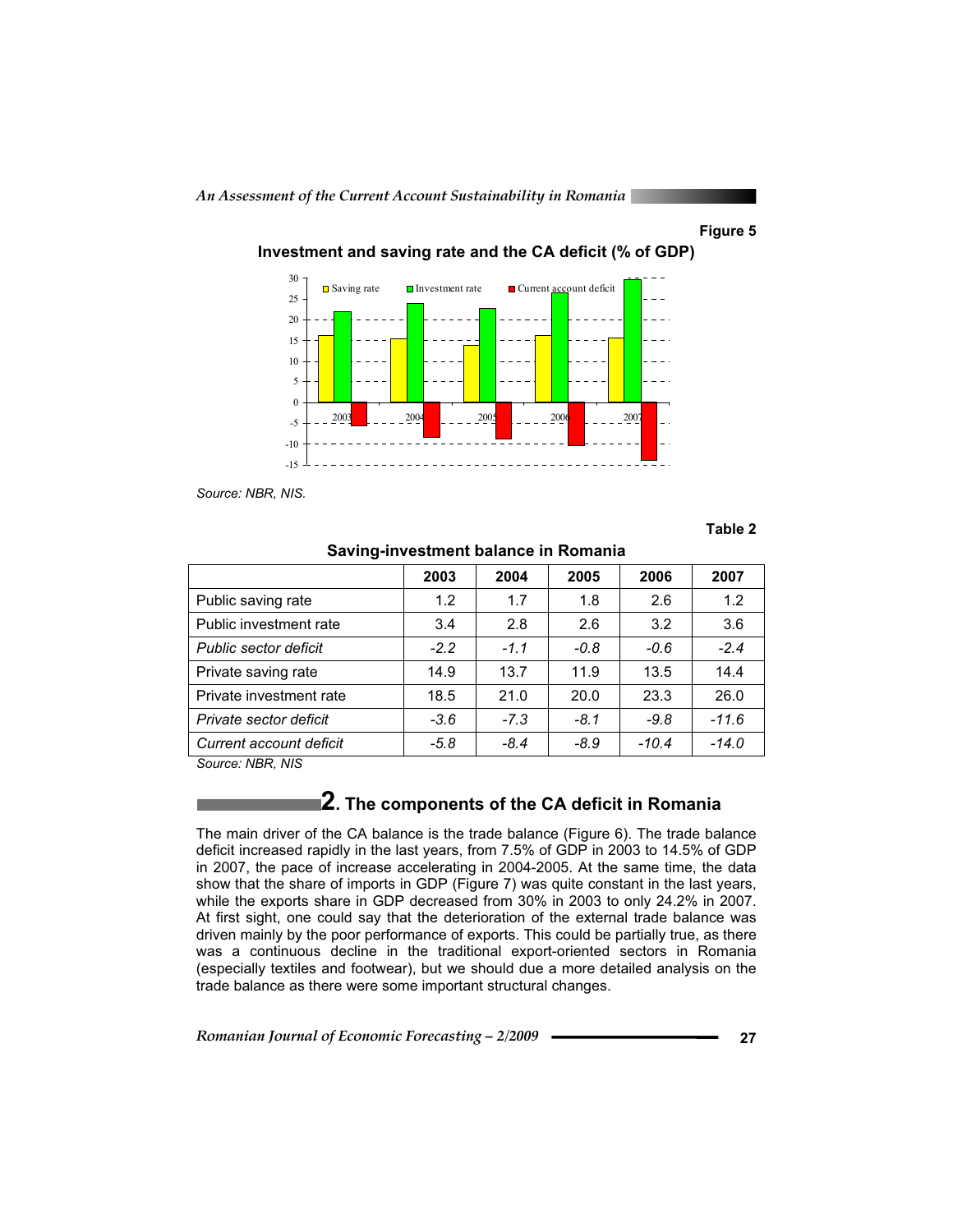### **Figure 6**

**Figure 7** 



*Source: NBR, NIS.* 

**Share of exports and imports in GDP** 



*Source: NIS, author's calculations.* 

One may observe something very interesting from the structure of trade balance deficit<sup>1</sup>. Three out of the 19 sections of the combined nomenclature explained the largest part of the foreign trade deficit: *V – Mineral products, VI – Chemical products,*  and *XVI – Machinery and mechanical appliances; electrical equipment; sound and image recorders and reproducers.* The foreign trade deficit recorded by the three sections remained almost unchanged between 2002 and 2007, accounting for around 10% of GDP (Figure 8). We think that this might be considered as a structural component of the total foreign trade deficit.

 $\overline{a}$ 

*<sup>1</sup> Based on Combined Nomenclature statistical classification, which includes 19 sections. All shares in GDP are computed using 12 months rolling data.*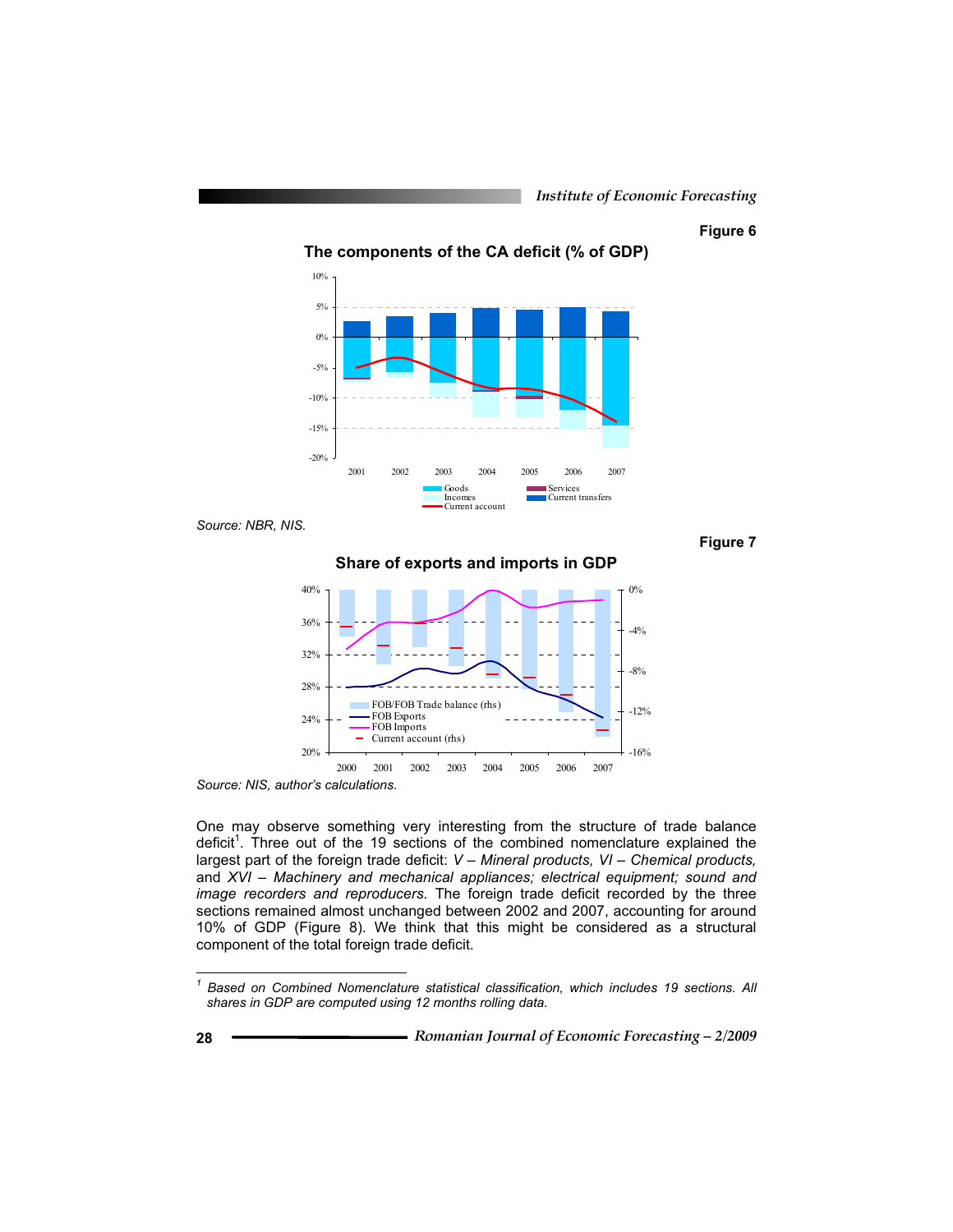### **Figure 8**



**Trade balance by the main components of the Combined Nomenclature** 

*Source: NIS, author's calculations.* 

The high share of section *XVI – Machinery and mechanical appliances; electrical equipment; sound and image recorders and reproducers* (around 5% of GDP) in the trade balance deficit is a result of increasing investment activity in the economy, especially as an effect of the high FDIs in the last years. The imports for this section increased from 9% of GDP in 2002 to 10.5% of GDP in 2007. This will create a sustainable base for real convergence of the economy and will enhance export capacity in the future. The import of technologies would remain important in the next years, being a feature and a requirement for the real convergence process. The Romanian economy relies too much on energy consumption. Energy intensity of the economy is one of the highest in EU27, as gross inland consumption of energy divided by GDP is more than 5 times higher in Romania than the EU27, average and more than 6 times higher than the Euro area average. From the total energy consumption, 45% is imported, and form section *Mineral products* (around 3.3% of GDP trade balance deficit, see Figure 8) 60% of the oil consumption and 30% of the gas consumption comes from imports. *Chemical products* are generating a trade deficit of around 2.3% of GDP, out of which pharmaceutical products accounted for around 50% of the section' deficit (1.1% of GDP).

The foreign trade deficit in the tree above-mentioned sections seems to have a very strong persistence, which means that it would continue to put strong pressure on the foreign trade deficit in the next period. As a result, we see important limits for a rapid decrease in the foreign trade deficit. Also, developments of the real exchange rate seem to have little impact on the dynamics of deficit for these three sections.

As we already stated, the main driver fro the CA deficit in Romania is the development in the trade balance. The second component of the CA, the income balance, had also a negative contribution (a deficit of 3.6% of GDP in the first quarter of 2008, accounting for 26.2% of the CA deficit). We could expect the income balance would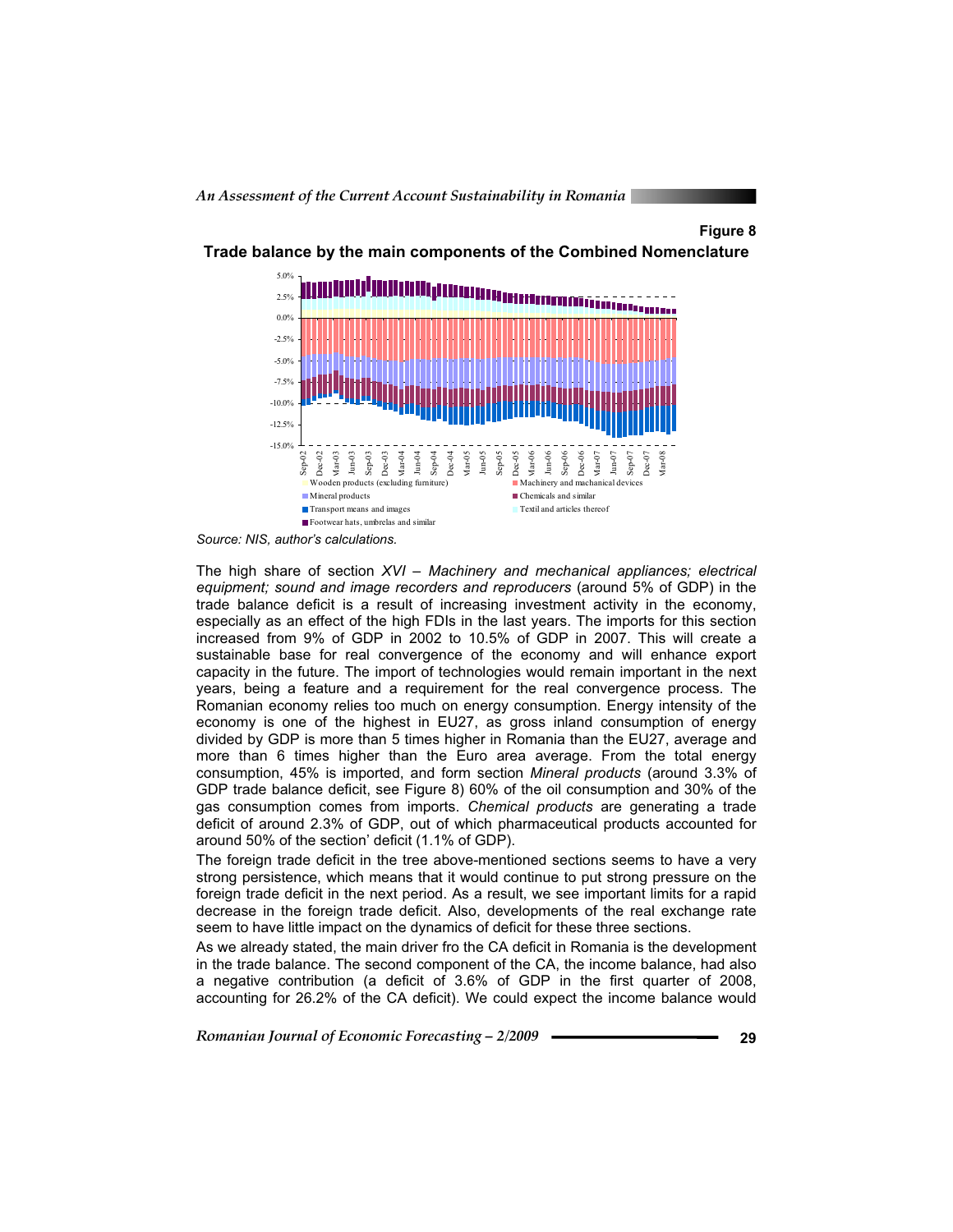increase its negative contribution in the coming years, as we can anticipate that the repatriated profits and dividends to be paid for FDIs would increase (due to the high stock of FDIs and given the experience of other countries from the CEE, see Figure 9, the Czech Republic experiencing even a CA deficit despite the trade balance surplus).

**Figure 9** 

**The components of the CA in CEE countries (2007, % of GDP)** 



*Source: IMF.* 

*Note: CEE: Bulgaria, Croatia, Czech Republic, Estonia, Hungary, Lithuania, Latvia, FYR of Macedonia, Poland, Romania, Slovakia, Slovenia.* 

The last component of the CA, the current transfers, reflecting mainly the remittances from Romanians working abroad and the current transfers with the EU budget, is positive. The net current transfers had a surplus of 4.2% of GDP in the first quarter of 2008, accounting for 30% of the CA deficit. Nevertheless, the positive contribution stemming from this component decreased in the last years, the remittances growth decelerating. Moreover, the EU budget contribution of Romania (around 1% of GDP in the next years) and the fact that the main part of the EU funds for Romania would be accounted on the capital account would lead to a decrease in the positive contribution of current transfers.

# **3. The model**

The inter-temporal approach to the CA deficit was initially proposed by Sachs (1981) and extended by Obstfeld and Rogoff (1995, 1996). This approach is based on the saving and investment by a representative agent which is smoothing consumption over time borrowing and lending from/to abroad. A country will experience a CA deficit if temporary will have a high investment rate or a lower saving rate. This approach is appropriate for the countries which are in the convergence process and are experiencing high rates of investment that are fuelling the CA deficit.

The model used is similar to Bussiere, Frazscher and Muller (ECB, 2004) and Zanghieri (2004). Their model introduces the empirical observation of the persistence of the CA deficit and the absence of a full Ricardian equivalence.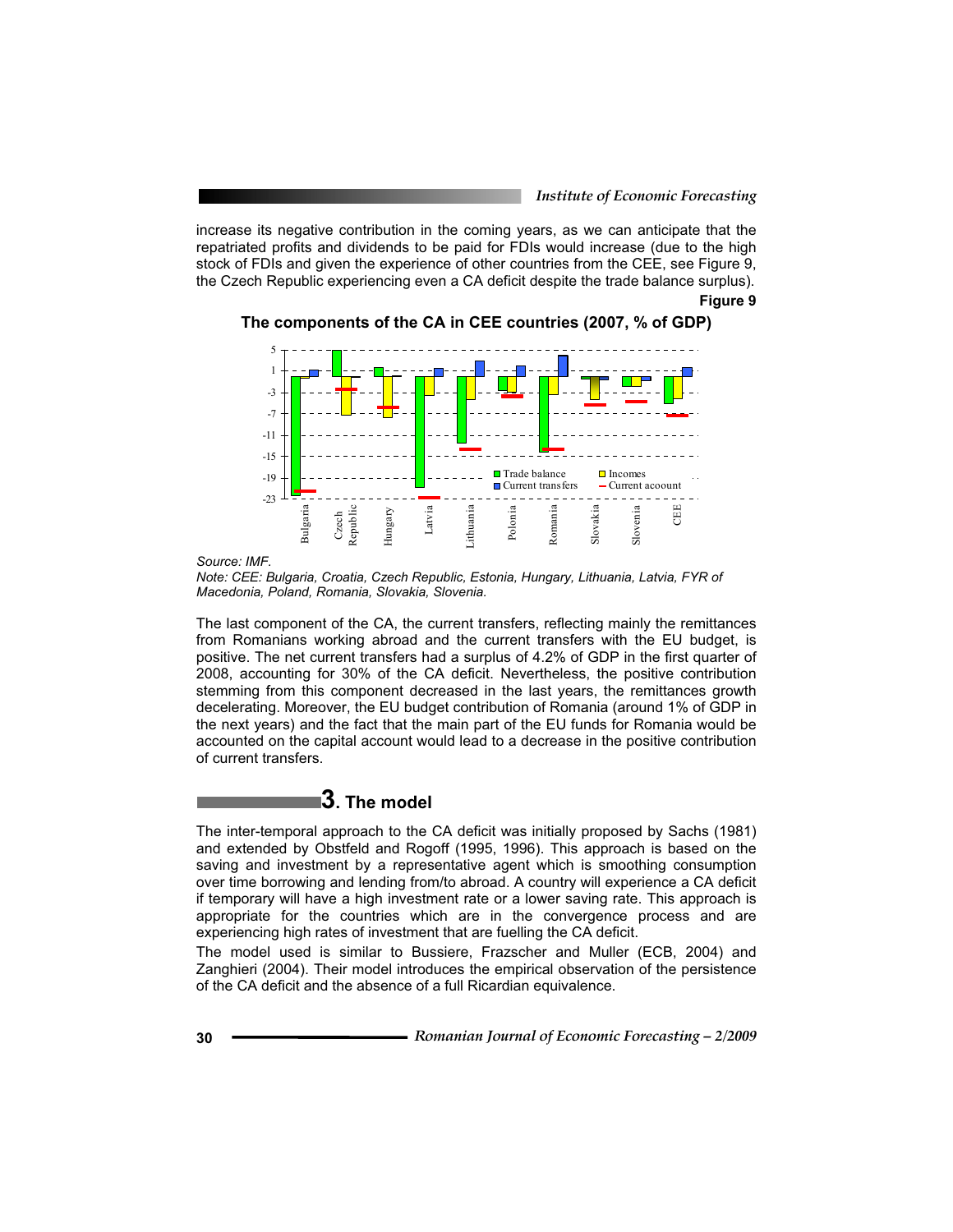The theoretical model is based on the permanent income theory, the temporary shocks to income being offset by temporary variations in aggregate savings and current account (Obstfeld and Rogoff, 1995, 1996).

The economy is a small open economy, with a constant international interest rate. We assume that the economy is populated by a continuum of individuals normalized to one. Bussiere, Frazscher și Muller (ECB, 2004) introduced the possible heterogeneity of the population.

The representative agent is maximizing his utility function on his lifetime:

$$
\sum_{j=0}^{\infty} \beta^j E_t \big( u \big( C_{t+j} \big) \big) \tag{1}
$$

where:  $\beta$  is the discount factor, 0< $\beta$ <1,  $E_t$  is the expectations operator conditional on the information set at time t, and C is private consumption.

The budget constraint is:

#### Y - GDP;

$$
C_t + I_t + G_t + B_{t+1} = Y_t + (1+r)B_t(2)
$$
  
\n
$$
B_{t+1} - B_t = Y_t + rB_t - C_t - I_t - G_t(3)
$$
  
\n
$$
B_{t+1} - B_t = Y_t + rB_t - C_t - I_t - G_t(3)
$$
  
\n
$$
C_A - current account balance.
$$

Applying the expectations operator on relation (2), we can obtain the following intertemporal constraint:

$$
-(1+r)B_t = \sum_{j=0}^{\infty} \left(\frac{1}{1+r}\right)^j E_t \left(Y_{t+j} - C_{t+j} - I_{t+j} - G_{t+j}\right) + \lim_{T \to \infty} \left(\frac{1}{1+r}\right)^T E_t \left(-B_{T+1}\right)
$$
(4)

Iterating and imposing a "no-Ponzi game" condition gives:

$$
\lim_{T \to \infty} \left( \frac{1}{1+r} \right)^T E_t \left( -B_{T+1} \right) = 0 \tag{5}.
$$

From equation (4) we obtain:

$$
-(1+r)B_t = \sum_{j=0}^{\infty} \left(\frac{1}{1+r}\right)^j E_t \left(Y_{t+j} - C_{t+j} - I_{t+j} - G_{t+j}\right) = \sum_{j=0}^{\infty} \left(\frac{1}{1+r}\right)^j E_t \left(TB_{t+j}\right)
$$
 (6)

According to (6), the external debt stock should be equal to the present value of the future trade balance surpluses.

We can derive the optimal consumption maximizing relation (1) and under the budget constraint (2). We obtain:

$$
E_t(U(C_{t+j})) = (1+r)\beta_t E_t(U(C_{t+j+1})), j = 0,1...
$$

For j=0:

$$
U(C_t) = (1+r)\beta E(U(C_{t+1}))
$$
 (7).

The standard inter-temporal model is also modified by Bussiere, Frazscher and Muller, (ECB, 2004) by introducing two types of agents: the first category is the agents which have liquidity constraints and they spend their entire disposable income in each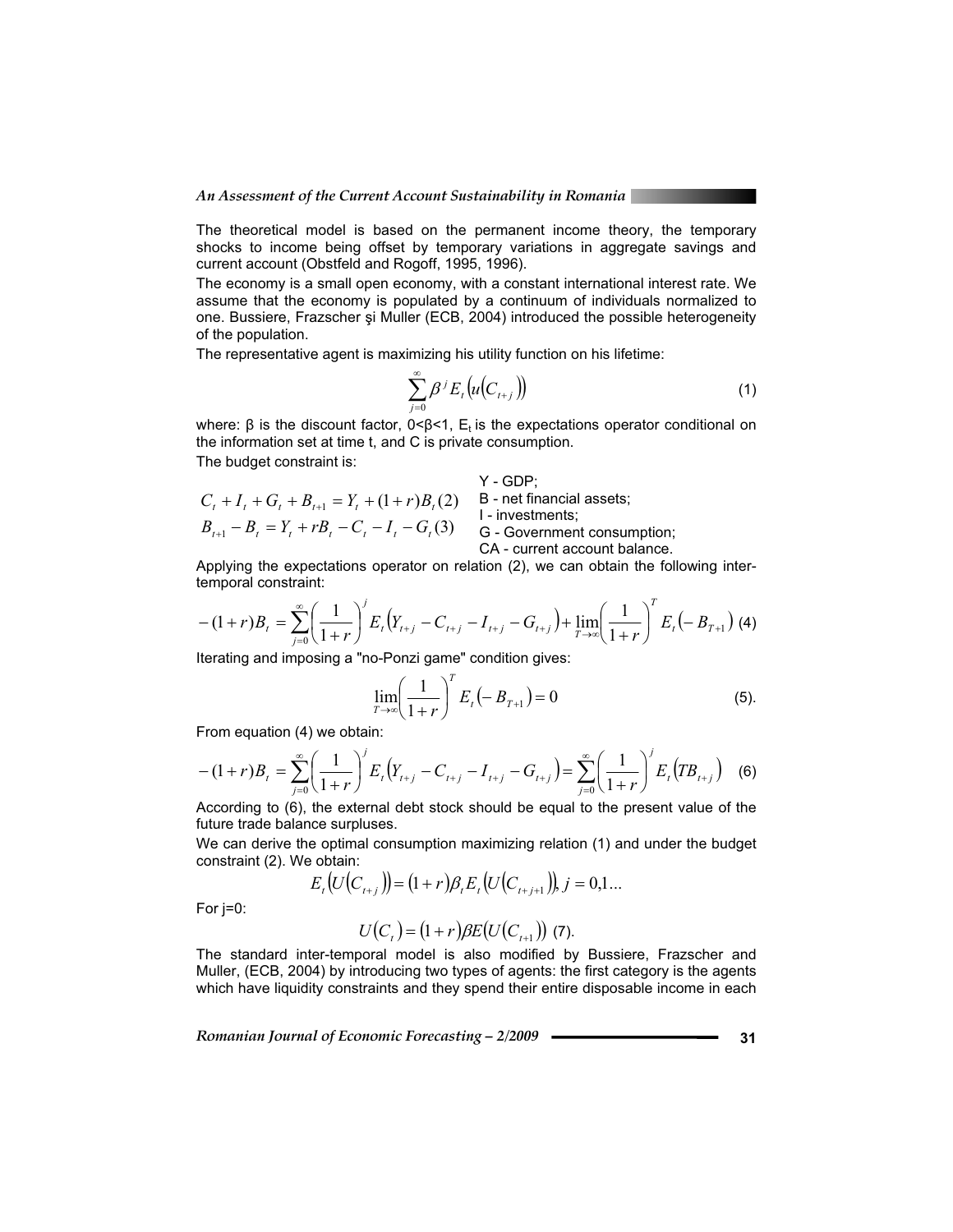period, and the second category is that of agents which have an optimal behavior with respect to the inter-temporal allocation of consumption. The second category has also *habit formation persistence;* the intra-period utility depends not on the actual consumption as such, but on the degree by which actual consumption exceeds some fraction  $\gamma$  of the last period's aggregate consumption.

For deriving the optimal level of the current account deficit, we use the assumption that a permanent change in the current account is materializing only in the presence of a *habit formation*, with a gradual impact over time on the current account. The structural level of the current account is the level without cyclical influence and can be considered to be normal from inter-temporal point of view, and with some degree of persistence.

According with Obstfeld and Rogoff (1995), we define the current account as the increase in residents' claims on foreign income:  $CA_t = B_{t+1} - B_t$ . In terms of national accounts, these net savings of the open economy correspond to the sum of net income (returns on net foreign assets) rB<sub>t</sub> and net output  $NO_t=Y_t-I_t- G_t$  minus aggregate consumption:

$$
CA_t = rB_t + NO_t - \overline{C_t}
$$
 (8)

We can derive the following dynamic model of current account determination:

$$
CA_{t} = (1 - \lambda)\gamma CA_{t-1} + \lambda (T_{t} + rB_{t}^{G} - G_{t}) + \frac{\gamma (1 - \lambda)}{1 + r} \Delta NO_{t} + (1 - \lambda)(1 - \frac{\gamma}{1 + r})(NO_{t} - E_{t}\overline{NO_{t}})
$$
\n(9)

where: *CA* – current account;

*T* – budget revenues;

 $B_t^G$ – budget net assets;

*Gt* – budget expenses;

*NO* – *net output* NO=Y-I-G;

 $E<sub>t</sub> NO<sub>t</sub>$  - the expected value of permanent level of net output;

 $\lambda$  the share of non Ricardian agents and  $\gamma$  is the *habit persistence.* 

One may observe that if  $\lambda$  and  $\gamma$  are zero, equation (9) becomes:  $CA_t = NO_t - E_t \overline{NO_t}$  which reflects that if the Ricardian equivalence is valid and there is no habit persistence, the CA deficit reflects only net output deviations from its permanent value. If  $\lambda$  and  $\gamma$  differ from zero, the CA deficit depends on its previous value, the fiscal deficit, first difference of net output and the deviation of net output from its permanent value.

### **4. Data and results**

As we have already mentioned, we used in the estimations the methodology proposed by Bussiere, Frazscher and Muller (ECB, 2004). They used panel data for the OECD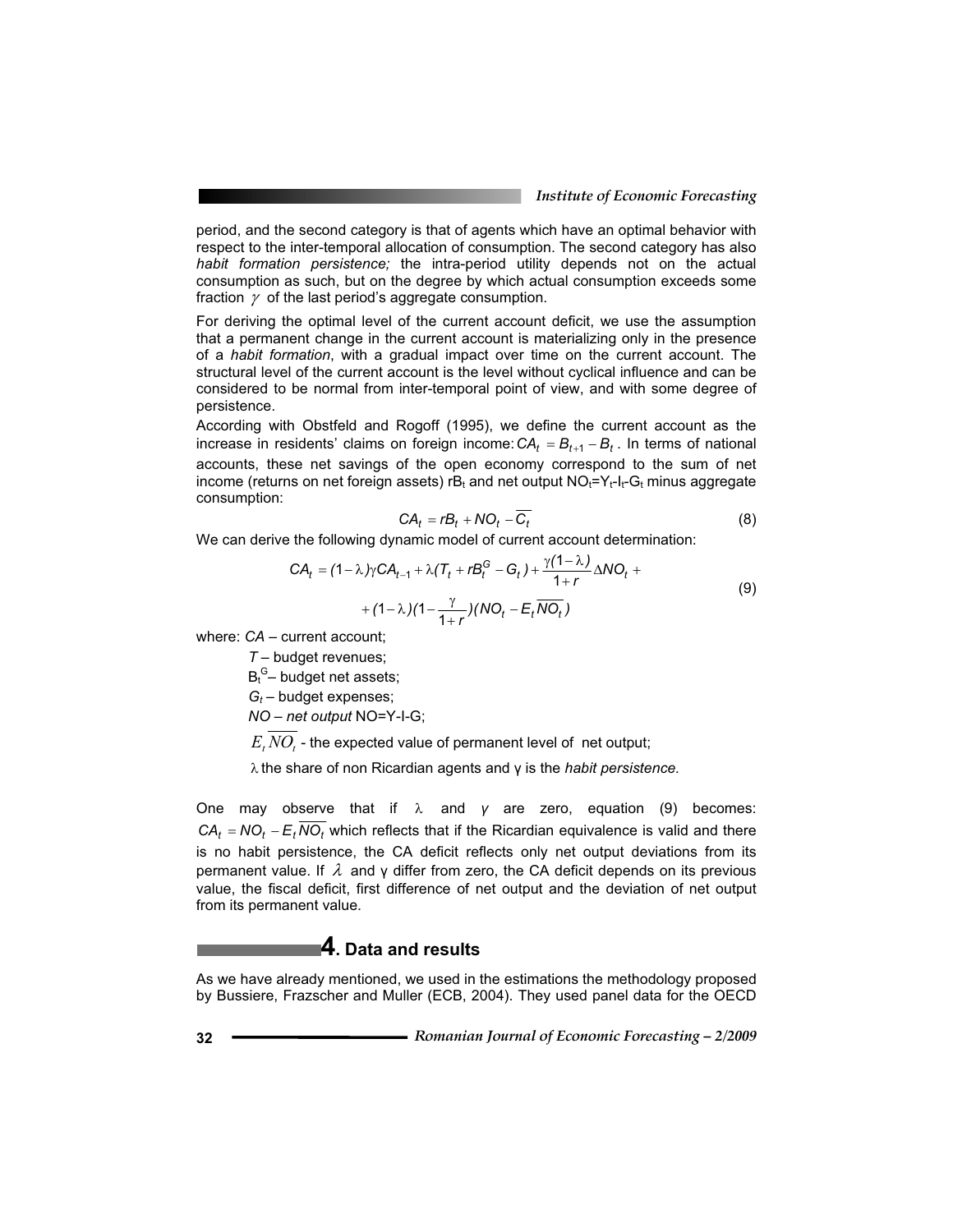countries plus the New Member States (from the 2004 and 2007 accession waves) for the period 1980-2002. In this paper, we used a much larger sample (138 countries) for the period 1980-2007 (1995-2007 for the developing countries). The OECD countries are used as a benchmark. The main source of data was the IMF and the World Bank. The variables used to explain the dynamics of the CA deficit (as % of GDP) according to the theoretical model are:

- **The previous value of the CA** (*CA(-1)*) the expected sign is positive;
- **Fiscal balance as % of GDP** (*Def*) the expected sign is positive;
- Relative income (YPPPC) derived as 100\*ln(country<sub>it</sub>/OECD<sub>t</sub> average) for OECD countries and  $ln$ (country<sub>it</sub> /average for the entire sample<sub>t</sub>) for the other countries, the primary variable being GDP *per capita* in USD at PPP. The difference between the 2 calculation methods are explained by the convergence process. The expected sign is positive, a GDP per capita below average being associated with a CA deficit.
- **Investment rate (***INVC*): country<sub>if</sub>–OECD average<sub>it</sub> for the entire sample. The primary variable is gross capital formation as % of GDP. The expected sign is negative, an investment rate above its permanent value being associated leading to a deficit of the CA.
- Public spending rate (*GOVEC*): country<sub>it</sub>–OECD average<sub>it</sub> for the entire sample. The primary variable is the budget expenditure as % of GDP. The expected sign is negative, a spending rate above its permanent value being associated leading to a deficit of the CA.
- **-Net output as % of GDP** *(Dno) calculated as* (GDP Investment Government consumption)/GDP. The expected sign is positive.
- **Real effective exchange rate (***REER***) calculated as** ln(REER country<sub>it</sub>/average country<sub>i</sub>). The primary variable is REER (based on CPI), being introduced only in the alternative specification. The expected sign is negative, an exchange rate above trend (increase=appreciation) being associated with a CA deficit.

Table 3 presents the CA deficit, the budget deficit, the investment rate and the government expenditure rate in the New Member States plus Turkey and Croatia, but also in the OECD countries. Beside Slovenia, which experienced low CA deficit, the other CEEC12+2 experienced high deficits, the average being -5.9% of GDP in comparison with a surplus of 0.2% of GDP in the OECD countries.

### **Table 3**

|                       | Current account (%<br>of GDP) |                  | Fiscal<br>balance<br>$%$ of<br>GDP) | GDP per<br>capita<br>(USD at<br>PPP) | Investment<br>$(% )^{2}(x)$ of GDP) | Government<br>expenditure (%<br>of GDP) |         |
|-----------------------|-------------------------------|------------------|-------------------------------------|--------------------------------------|-------------------------------------|-----------------------------------------|---------|
|                       | Average Max                   |                  | Min                                 | Average                              | Average                             | Average                                 | Average |
| Bulgaria              | $-6.9$                        | 4.1              | $-21.4$                             | 1.0 <sub>l</sub>                     | 7.624                               | 19.2                                    | 38.7    |
| Cyprus                | $-3.8$                        | 3.0 <sub>l</sub> | $-7.1$                              | $-3.2$                               | 19,093                              | 18.5                                    | 40.2    |
| <b>Czech Republic</b> | $-4.1$                        | $-1.6$           | $-6.3$                              | $-2.2$                               | 17,318                              | 26.8                                    | 40.7    |
| Estonia               | $-10.2$                       |                  | $-5.2$ $-16.0$                      | 0.9                                  | 12.899                              | 29.6                                    | 35.8    |

 **The indicators used for the period 1995-2007**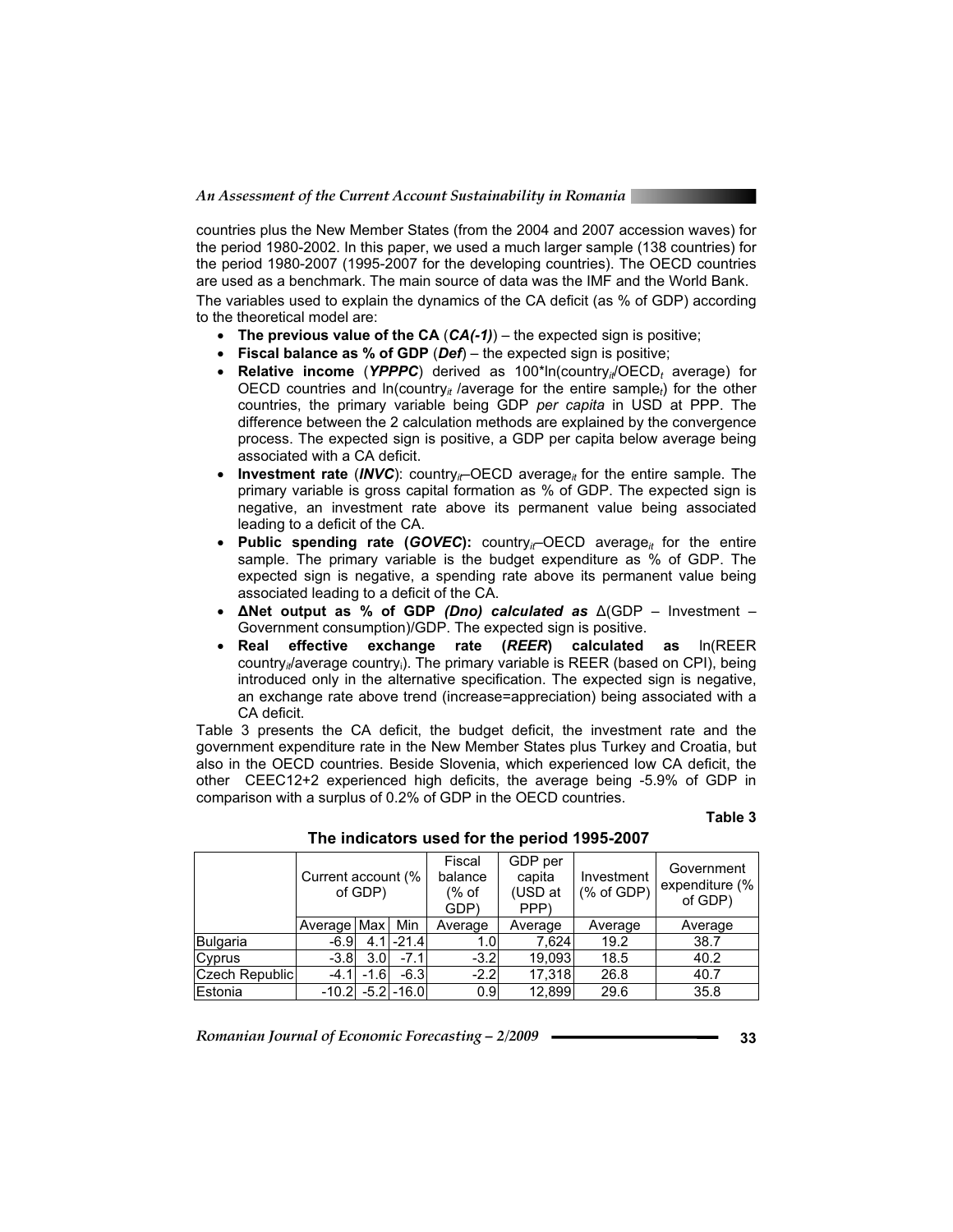*Institute of Economic Forecasting*

|                  | Current account (% | of GDP)           |                | Fiscal<br>balance<br>(% of<br>GDP) | GDP per<br>capita<br>(USD at<br>PPP) | Investment<br>% of GDP) | Government<br>expenditure (%<br>of GDP) |
|------------------|--------------------|-------------------|----------------|------------------------------------|--------------------------------------|-------------------------|-----------------------------------------|
|                  | Average Max        |                   | Min            | Average                            | Average                              | Average                 | Average                                 |
| Croatia          | $-7.2$             |                   | $-2.9$ $-14.1$ | $-4.5$                             | 11,109                               | 26.1                    | 49.9                                    |
| Hungary          | $-6.9$             | $-4.6$            | $-8.4$         | $-5.2$                             | 14,192                               | 22.6                    | 50.7                                    |
| <b>Lithuania</b> | $-8.5$             |                   | $-4.7$ $-13.0$ | $-2.7$                             | 11,015                               | 22.3                    | 34.9                                    |
| Latvia           | $-11.2$            |                   | $-4.7$ $-23.3$ | $-1.1$                             | 10,245                               | 25.9                    | 36.5                                    |
| Malta            | $-5.6$             |                   | $2.5 - 12.3$   | $-6.0$                             | 19,111                               | 20.9                    | 48.8                                    |
| Poland           | $-3.7$             | $-1.6$            | $-7.4$         | $-2.9$                             | 11,674                               | 20.9                    | 21.9                                    |
| IRomania         | $-6.9$             |                   | $-3.3$ $-13.9$ | $-2.9$                             | 7,745                                | 21.5                    | 33.1                                    |
| Slovakia         | $-6.7$             | $-0.9$            | $-9.5$         | $-5.5$                             | 13,370                               | 28.0                    | 47.6                                    |
| Slovenia         | $-1.7$             | 1.1               | $-4.8$         | $-1.0$                             | 19,527                               | 25.3                    | 45.9                                    |
| Turkey           | $-3.0$             | 2.3 <sub>l</sub>  | $-8.1$         | $-6.0$                             | 6,585                                | 20.0                    | 26.3                                    |
| CEEC 12+2        | $-5.9$             | 4.1               | $-23.3$        | $-2.8$                             | 12,297                               | 23.3                    | 39.4                                    |
| <b>OECD</b>      | 0.2                | 17.2 <sub>l</sub> | $-15.3$        | $-1.8$                             | 22.277                               | 21.3                    | 44.9                                    |

The estimated model is the following dynamic model:

$$
y_{it} = \alpha y_{it-1} + \beta X_{it} + u_{it}
$$
 (10)

where:  $i = 1...N$  and  $t = 1...T$  are the country, and the time, respectively.

The dependent variable *y* is the CA deficit as 5 of GDP. The model is dynamic due to the presence of the previous value of the dependent variable. The explanatory variables *X* are the change in net output, the fiscal balance, the relative income, the relative investment ratio and the relative ratio of public expenditure.

The estimations were performed with 3 different econometric methodologies, in order to avoid some econometric problems and to obtain consistent and unbiased estimators. The least square dummy variable (LSDV) could lead to biased estimators due to the correlation between the errors and the previous value of the dependent variable when we use limited samples (the "Nickell bias", Nickell, 1981). In this paper, we used quite a high sample, much higher than the one used by Bussiere, Frazscher and Muller (ECB, 2004).

Alternatively, we used 2 methods which can diminish the disadvantages of the LSDV method. The first one is the two-stage least squares or instrumental variables (IV) or Anderson-Hsiao estimator (1982). The second one is based on the Generalized Moments Variable (GMM) and was developed by Arellano and Bond (1989).

The estimation results are presented for the baseline specification in Table 4. One should observe that despite that in the case of some estimators the differences are high, for the long-term relations the differences are much lower, except for IV. All the estimators are statistically significant and have the expected sign, except for the coefficient of the fiscal balance in the case of IV, which is low and statistically not significant. Also,  $R^2$  is high for all estimations.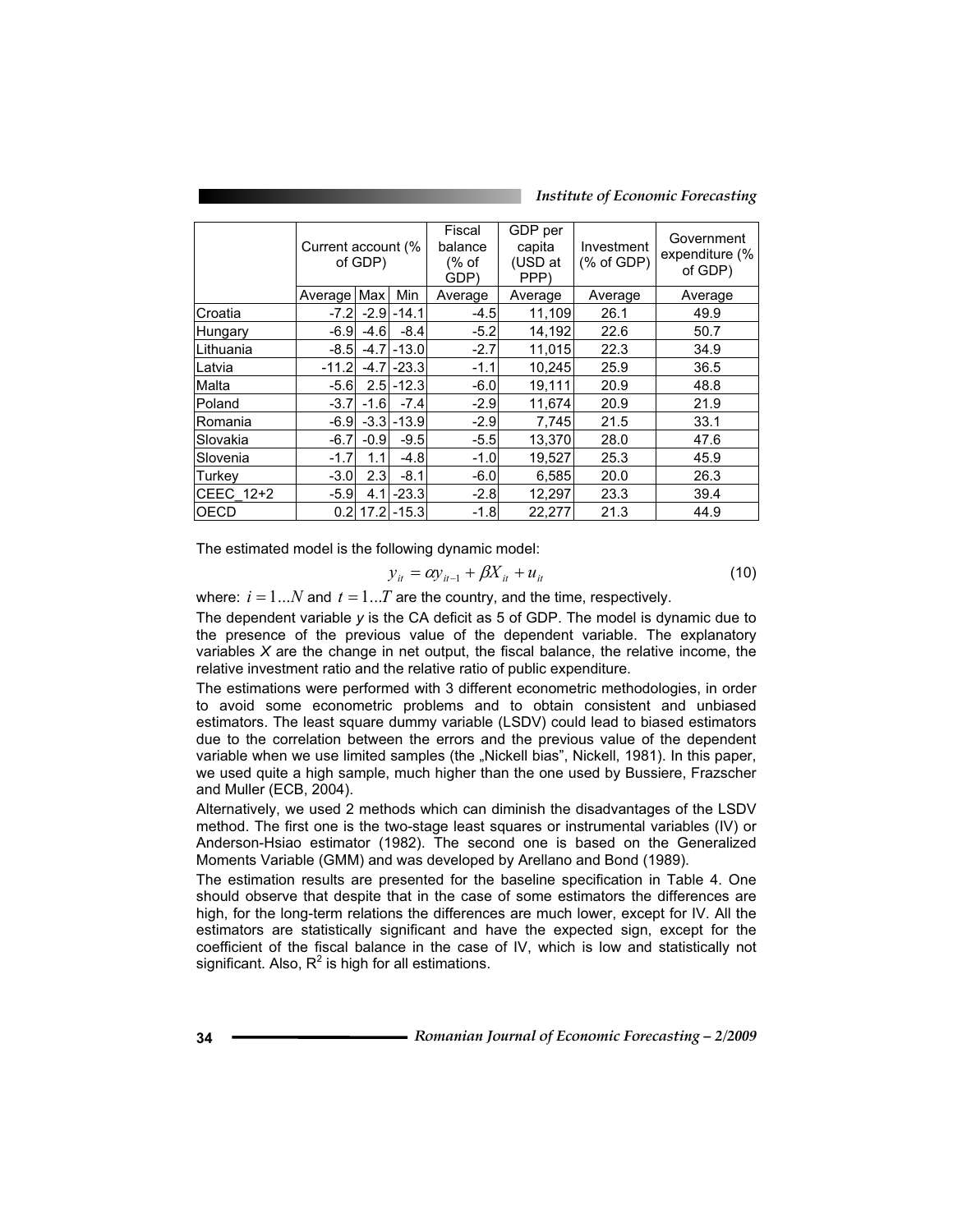### **Table 4**

|              | <b>LSDV</b>       |          | IV                |         | <b>GMM</b>        |           |
|--------------|-------------------|----------|-------------------|---------|-------------------|-----------|
|              | <b>Coeficient</b> | t-stat   | <b>Coeficient</b> | t-stat  | <b>Coeficient</b> | t-stat    |
| $CA(-1)$     | 0.45              | 29.43    | 0.46              | 11.68   | 0.39              | 992.56    |
| <b>DEF</b>   | 0.30              | 11.18    | 0.02              | 0.30    | 0.39              | 839.99    |
| <b>DNO</b>   | 0.03              | 5.88     | 0.18              | 4.27    | 0.08              | 471.55    |
| <b>YPPPC</b> | 0.02              | 2.51     | 0.02              | 2.39    | 0.001             | 81.93     |
| <b>INVC</b>  | $-0.42$           | $-19.50$ | $-0.18$           | $-3.77$ | $-0.56$           | $-556.98$ |
| <b>GOVEC</b> | $-0.03$           | $-1.41$  | $-0.14$           | $-3.35$ | $-0.05$           | $-148.21$ |
| $R^2$        | 0.71              |          | 0.64              |         |                   |           |

**The dynamic model, baseline specification** 

The coefficient of the previous value of the CA is around 0.4, being in line with the existing literature (Chinn and Prasad, 2003, Bussiere, Frazscher and Muller, 2004). Between 37-46% of the previous value of the CA is reflected in the current CA, showing a certain degree of persistence, and the current account does not fully respond to changes in fundamentals instantaneously.

From the increase in fiscal deficit around 30% is reflected in an increase in the current account deficit. Moreover, the long term impact is higher (Table 8). This confirms the absence of the full Ricardian equivalence. The increase in net output is consumed in the main part, only a small part being reflected in higher savings and, consequently, in the current account.

The coefficient of the relative income shows that a per capita income below the average will be associated with a current account deficit. A per capita income of 10% below the average lowers the current account by around 0.2 % of GDP (the long run effect will be more than twice as much). The poorer countries can be assumed to grow more rapidly than the average and are thus borrowing based on expected future income.

An investment and a public spending ratio 1% above their "permanent" (average) levels are expected to induce a current account deficit higher by 0.18-0.42% of GDP, respectively 0.03-0.14% of GDP.

In the next step, we introduced also the Real Effective Exchange Rate as explanatory variable, obtaining an alternative estimation. The influence of REER is low, an overvalued REER with 10% leads to a higher CA deficit, but only by 0.2-0.3% of GDP (Table 5). The long-term effect is higher (Table 5).

#### **Table 5**

**The dynamic model, alternative specification** 

|       |                   | <b>LSDV1</b> | GMM1              |        |  |
|-------|-------------------|--------------|-------------------|--------|--|
|       | <b>Coeficient</b> | t-stat       | <b>Coeficient</b> | t-stat |  |
| CA(-1 | 0.43              | 25.89        | 0.30              | 11.96  |  |
| )FF   | 0.27              | 10.05        | 0.29              | 8.23   |  |
| ONC   | 0.04              | 7.36         | 0.05              | 4.50   |  |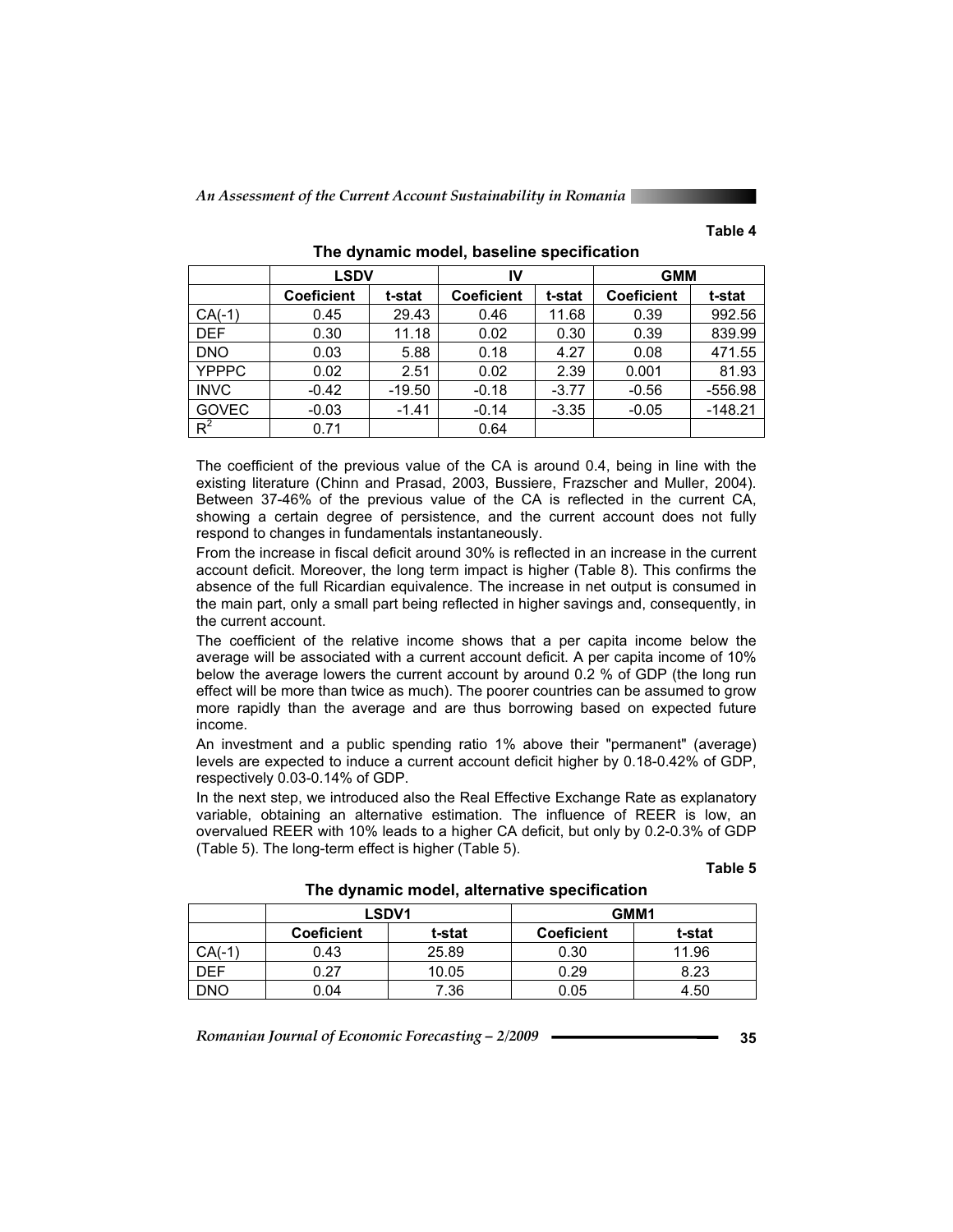|  | <b>Institute of Economic Forecasting</b> |
|--|------------------------------------------|
|  |                                          |

|              |                   | LSDV1    | GMM1              |         |  |
|--------------|-------------------|----------|-------------------|---------|--|
|              | <b>Coeficient</b> | t-stat   | <b>Coeficient</b> | t-stat  |  |
| <b>YPPPC</b> | 0.02              | 2.73     | 0.03              | 1.20    |  |
| <b>INVC</b>  | $-0.45$           | $-19.59$ | $-0.40$           | $-8.75$ |  |
| <b>GOVEC</b> | $-0.06$           | $-2.66$  | $-0.12$           | $-2.96$ |  |
| <b>REERC</b> | $-0.03$           | $-6.88$  | $-0.02$           | $-2.50$ |  |
| Dř           | 0.73              |          |                   |         |  |

We calculated also the long-term relationship (Table 6), deriving the structural deficits, meaning the deficits which can be considered to be "normal" from inter-temporal point of view and when cyclical factors disappear. We used the methodology of Isard *et al*,

2001. Thus, the long term coefficients were calculated as  $\frac{r}{1-\alpha}$  $\frac{\beta}{1-\alpha}$ . The change in net

output was ignored.

**Table 6** 

### **The long term coefficients and the structural CA deficit in Romania in 2007**

|                                             | <b>LSDV</b> | <b>TSLS</b> | <b>GMM</b> | LSDV <sub>1</sub> | GMM1     |
|---------------------------------------------|-------------|-------------|------------|-------------------|----------|
| <b>DEF</b>                                  | 0.545       | 0.046       | 0.635      | 0.480             | 0.604    |
| <b>YPPPC</b>                                | 0.028       | 0.042       | 0.002      | 0.032             | 0.087    |
| <b>INVC</b>                                 | $-0.767$    | $-0.324$    | $-0.925$   | $-0.781$          | $-0.866$ |
| <b>GOVEC</b>                                | $-0.057$    | $-0.259$    | $-0.088$   | $-0.107$          | $-0.223$ |
| <b>REERC</b>                                |             |             |            | $-0.053$          | $-0.036$ |
| Structural CA deficit in<br>Romania in 2007 | $-10.7$     | $-10.9$     | $-6.3$     | $-10.3$           | $-7.8$   |

On the basis of the estimated long-term relationships we can say that the structural current account deficit in 2007 ranged between 6.3 and 10.9% of GDP, depending on the model taken into consideration. The structural level was lower than the effective level, meaning that it was an excessive CA deficit, which is in line also with the findings of the previous sections of the paper. Moreover, since 2004 the deficit can be considered to be excessive (Figure 10).

### **Table 7**

| Structural and effective current account deficit in 2007 |  |
|----------------------------------------------------------|--|
|----------------------------------------------------------|--|

|                       | <b>Effective CA deficit in 2007</b> | <b>Structural CA deficit in 2007</b><br>(based on LSDV1) |
|-----------------------|-------------------------------------|----------------------------------------------------------|
| <b>Bulgaria</b>       | $-21.37$                            | -16.31                                                   |
| <b>Czech Republic</b> | $-2.50$                             | $-2.31$                                                  |
| Estonia               | $-15.99$                            | $-10.31$                                                 |
| Hungary               | $-5.60$                             | $-6.76$                                                  |
| <sub>-</sub> ithuania | $-13.01$                            | $-11.09$                                                 |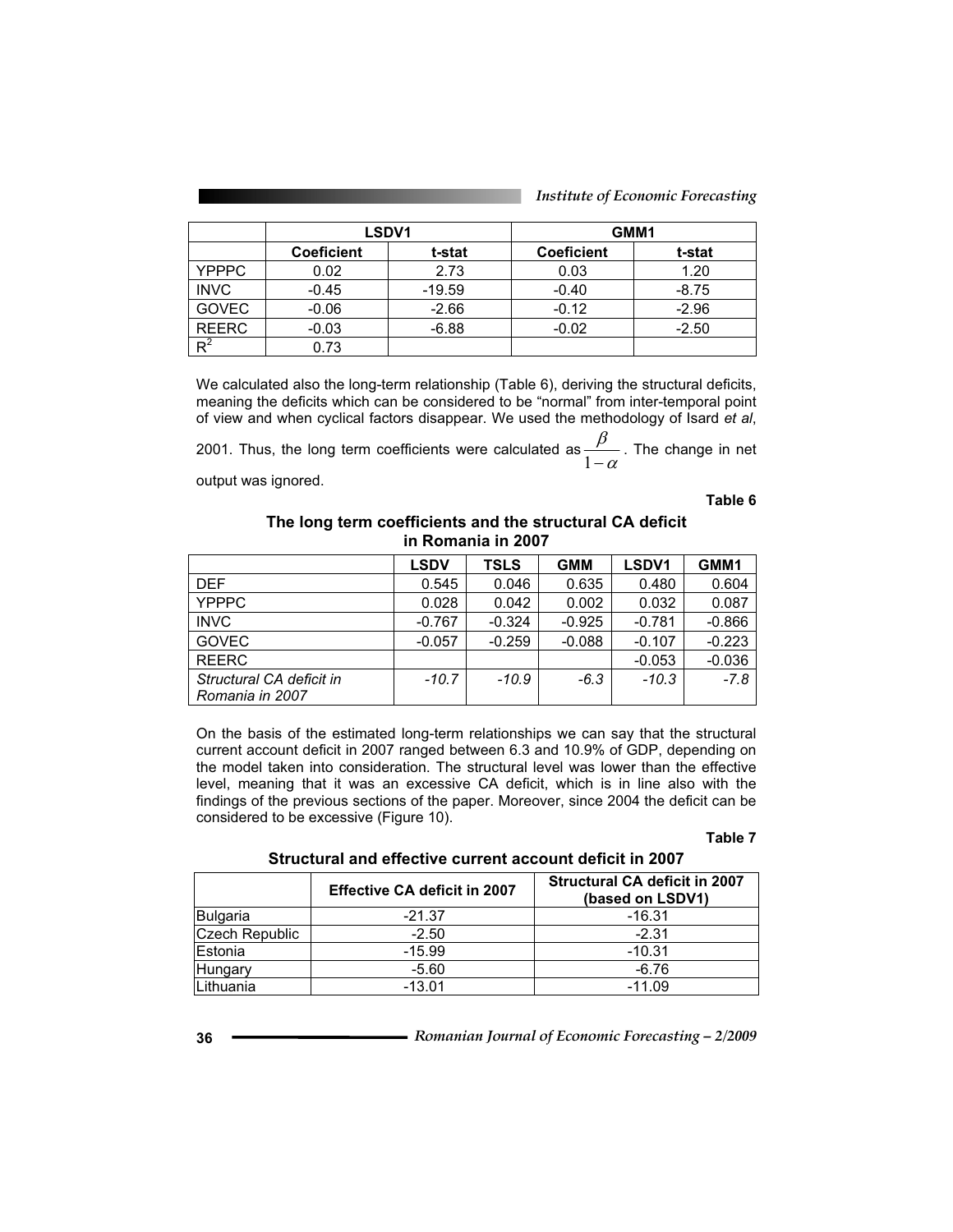*An Assessment of the Current Account Sustainability in Romania* 

|                 | <b>Effective CA deficit in 2007</b> | <b>Structural CA deficit in 2007</b><br>(based on LSDV1) |
|-----------------|-------------------------------------|----------------------------------------------------------|
| Latvia          | $-23.34$                            | $-15.21$                                                 |
| Poland          | $-3.68$                             | $-3.53$                                                  |
| <b>IRomania</b> | $-13.93$                            | $-10.30$                                                 |
| Slovakia        | $-5.33$                             | $-4.99$                                                  |
| Slovenia        | -4.82                               | $-3.42$                                                  |

We derived also the structural current account deficit for the other CEE countries, as well as for the Baltic States in 2007 (Table 7). According to our estimations, Romania, Bulgaria and the Baltic States experienced excessive deficits, at the same time the other countries had CA deficits very close to the equilibrium levels.

#### **Figure 10**

### **Development in the effective and structural CA deficit**



The contributions of the explanatory variables (based on the LSDV1 and GMM1 models) to the structural CA deficit in Romania in 2007 were as follows (Table 8):

- A fiscal deficit of 2.3% of GDP led to a CA deficit of -1.1%, respectively -1.4% of GDP;
- A relative income below the sample average 2007 (the GDP per capita in USD at PPP was 11419 dollars, as compared to the sample average of 14109 dollars) led to a CA deficit of -0.7%, respectively -1.8% of GDP;
- An investment rate much above the OECD average led to a CA deficit of 4.76% respectively -5.27% of GDP;
- An spending rate below the OECD average (the "permanent" value) led to a reduction of CA deficit of 0.97% respectively 2.04% of GDP;
- The real effective exchange rate overvalued as compared to the average led to a deficit of 1.98%, respectively 1.34% of GDP.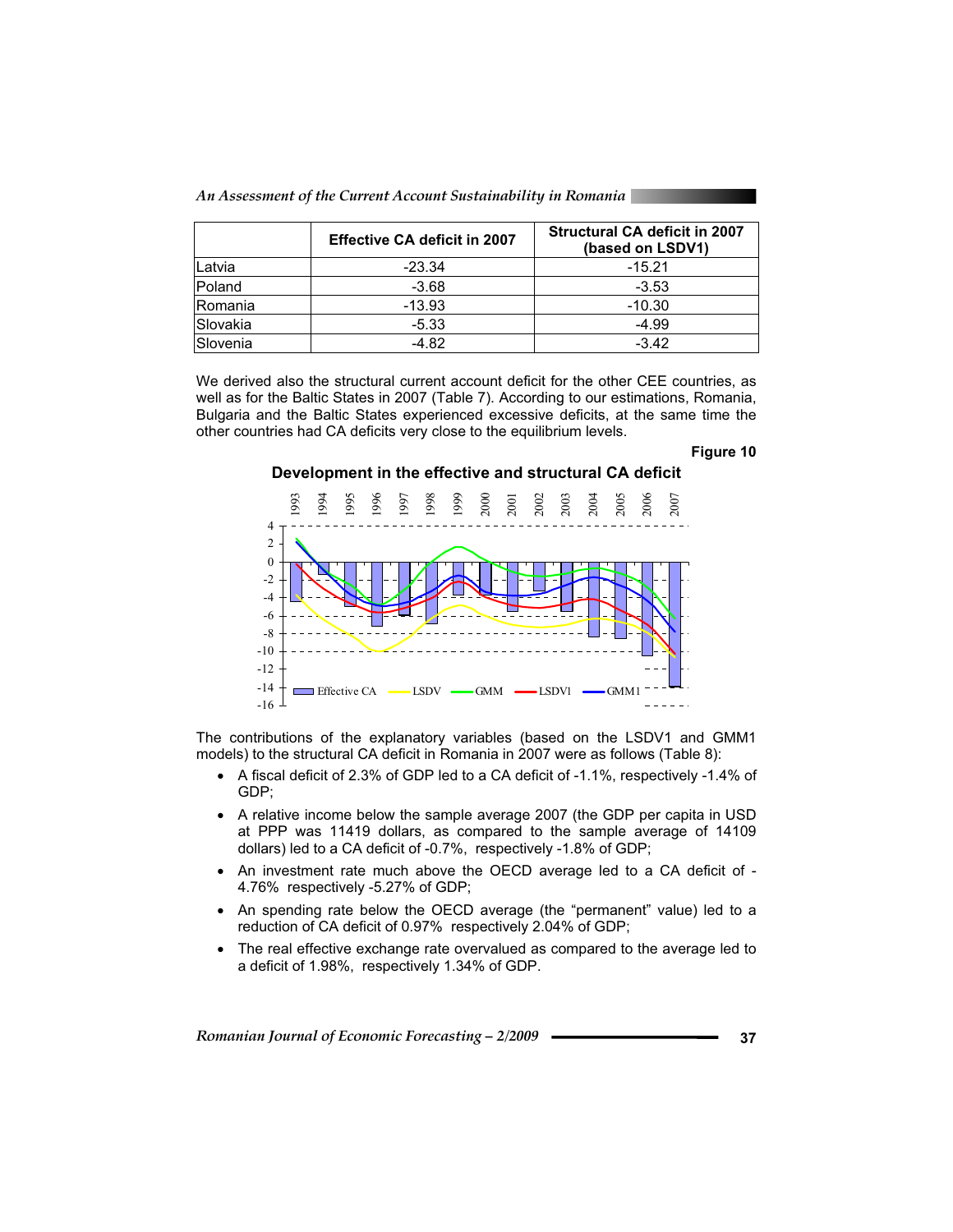### **Table 8**

### **The contributions of explanatory variables to the structural CA deficit in Romania in 2007**

|                                           | Value    | <b>Contribution to the</b><br>structural CA deficit<br>based on LSDV1 model | <b>Contribution to the</b><br>structural CA deficit<br>based on GMM1 model |
|-------------------------------------------|----------|-----------------------------------------------------------------------------|----------------------------------------------------------------------------|
| <b>Fiscal balance</b>                     | $-2.30$  | $-1.10$                                                                     | $-1.39$                                                                    |
| Relative income                           | $-21.15$ | $-0.69$                                                                     | $-1.83$                                                                    |
| Relative investment                       | 6.09     | $-4.76$                                                                     | $-5.27$                                                                    |
| Relative<br>government<br>expenditure     | $-9.13$  | 0.97                                                                        | 2.04                                                                       |
| Relative real effectivel<br>exchange rate | 37.59    | $-1.98$                                                                     | $-1.34$                                                                    |
| Fixed effect                              |          | $-2.75$                                                                     |                                                                            |
| <b>Structural CA deficit</b>              |          | $-10.30$                                                                    | $-7.80$                                                                    |

# **5. Conclusion**

The current paper assessed the sustainability of the current account deficit of Romania using a quantitative analysis based on an inter-temporal approach. The paper estimated the structural CA deficit based on fundamentals. The results obtained showed that the CA in Romania became an excessive one, the structural current account for 2007 ranging between 6.3% and 10.9% of GDP, depending on the model used and the econometric procedure.

The results emphasized an excessive CA deficit of Romania in the last years. The relatively low income per capita and the high rate of investment are the main drivers of the structural current account deficit, being perfectly rational to have a CA deficit for a transition country like Romania. Nevertheless, the CA deficit became excessive in some transition countries of Europe, including Romania.

Based on our results, we can say that the main driver of the CA deficit in Romania as well as in other transition countries is the convergence process. The analysis performed in this paper showed that there is a downward rigidity in the CA deficit of Romania at 10% of GDP, a decrease below this level being possible only with a slowdown in the investment activity, with a high cost in terms of real convergence. The high CA deficit in Romania is structural and persistent at his origin, as it reflects an increasing need for investments, both in private and public sector, in order to sustain the catching-up process towards the EU development level, and a low level of income biased towards a consumption behavior and in a less extent towards savings. In order to adjust the current account deficit, the public policies should be oriented towards stimulating savings, otherwise the current account deficit would be high and possibly increasing for a longer period of time.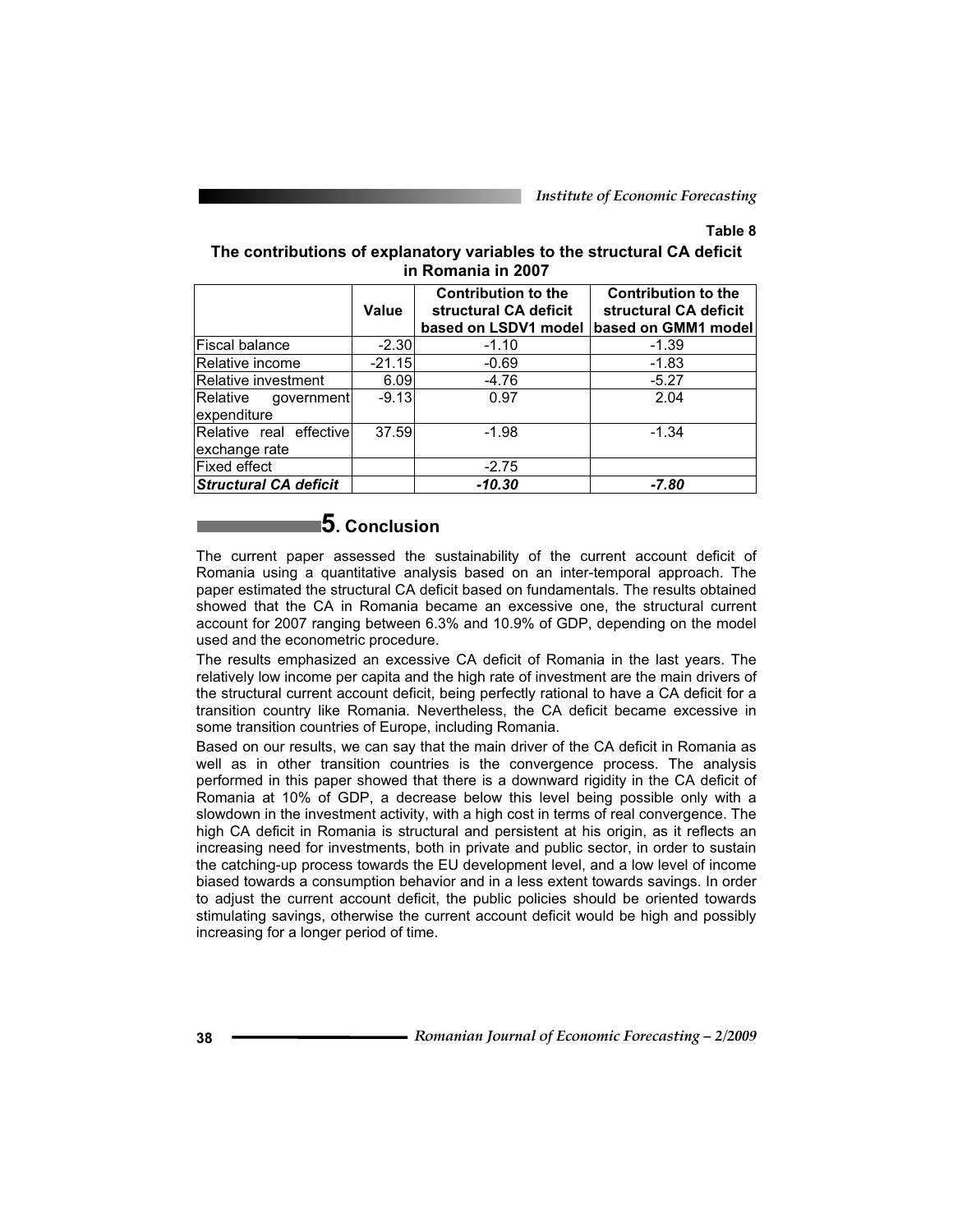# **References**

- Abiad, Abdul, Daniel Leigh, and Ashoka, Mody, (2007), *International Finance and Income Convergence: Europe is Different*, IMF Working Paper, WP/07/64.
- Aizenman, J. and Riera-Chrichton, D. (2006), *Real Exchange Rate and International Reserves in the Era of Growing Financial and Trade Integration*, NBER Working Paper, No. 12363, National Bureau of Economic Research, Cambridge.
- Aizenman, J. and Sun, Y. (2008), *Globalisation and the Sustainability of large current account imbalances: Size Matters*, NBER Working Paper, No. 13734, National Bureau of Economic Research, Cambridge.
- Arellano, Manuel and Stephen Bond (1991), "Some Tests of Specification for Panel Data: Monte Carlo Evidence and an Application to Employment Equations," *Review of Economic Studies*, 58: 277-297.
- Aristovnik, A. (2008), "Short-Term Determinants of Current Account Deficits", *Eastern European Journal*, 46(1).
- Bakker, Bas (2008), *Current Account Deficits in Eastern Europe—Do Exchange Rate Regimes matter?*, IMF Policy Discussion Paper.
- Banerji, A. and Kähkönen, J. (2007), "Real Convergence and the Balance of Payments", Paper presented at the *ECB Conference on Central, Eastern and South-Eastern Europe*, 1-2 October 2007, Frankfurt am Main.
- Beck, Torsten; Asli Demirguc-Kunt; and Ross Levine, (1999), *A New Database on Financial Development and Structure*, World Bank Policy Research Working Paper, No. 2146
- Bems, Rudolfs and Philip Schellekens, (2007), *Finance and Convergence: What's Ahead for Emerging Europe*, IMF Working Paper, WP/07/244.
- Bussiere, Frazscher și Muller, (2004), *Current Account Dynamics in OECD and EU Acceding Countries-An Intertemporal Approach,* ECB Working Paper 311.
- Caselli, Francesco and Silvana Tenreyro, (2005), *Is Poland the Next Spain?,* NBER Working Paper, No. 11045.
- Chinn, M. D. and Ito, H. (2005), *Current Account Balances, Financial Development and Institutions: Assaying the World 'Saving Glut'*, NBER Working Paper, No. 11761, National Bureau of Economic Research, Cambridge.
- Chinn, M. D. and Ito, H. (2007), *East Asia and Global Imbalances: Saving, Investment, and Financial Development*, NBER Working Paper, No. 13364, National Bureau of Economic Research, Cambridge.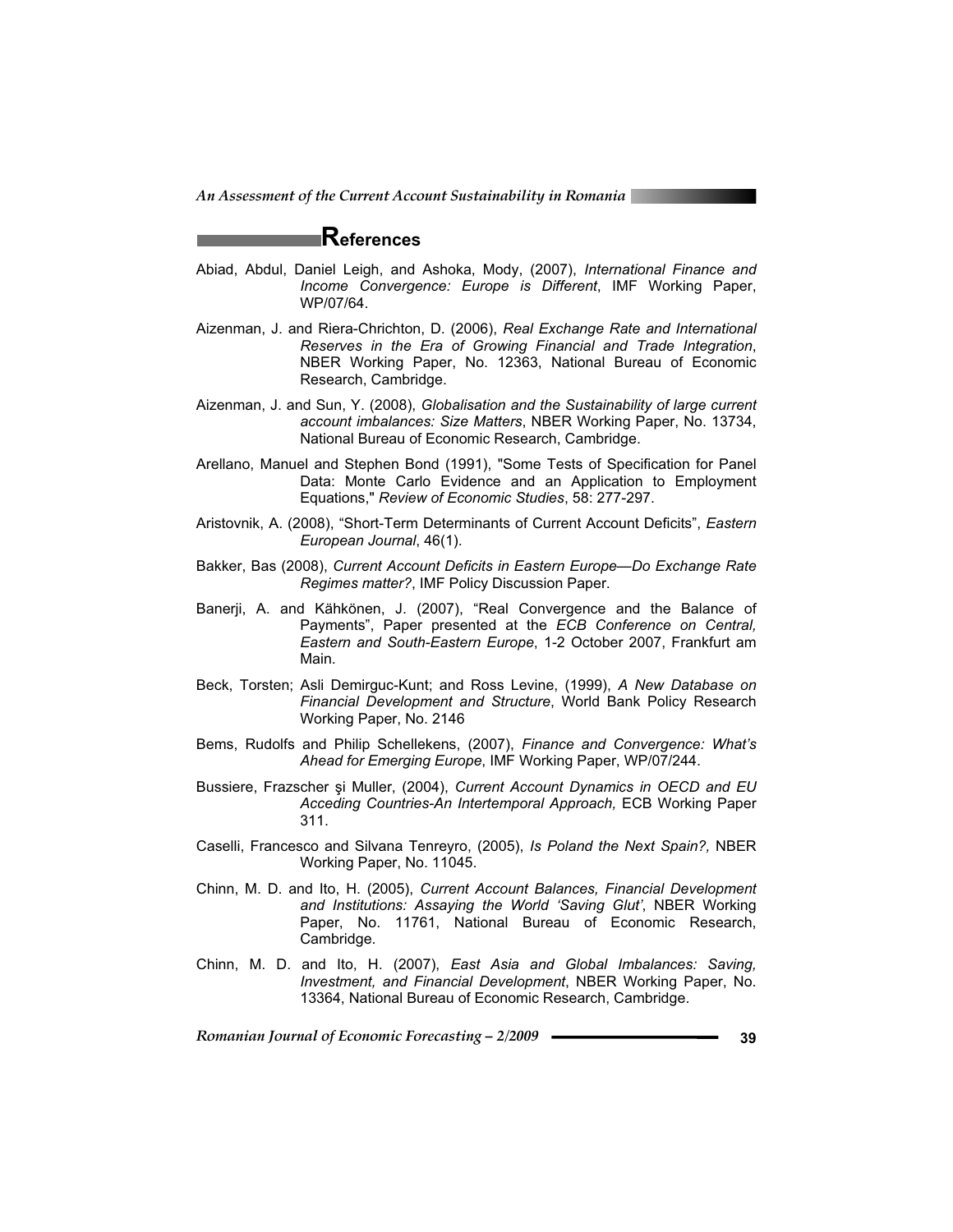- Chinn, M. D. and Prasad, E. S. (2003), "Medium-Term Determinants of Current Accounts in Industrial and Developing Countries: An Empirical Exploration", *Journal of International Economics*, 59(1): 47-76.
- Chinn, Menzie D. and Hiro Ito, (2007), "Current Account, Financial Development and Institution: Assaying the World Savings Glut", *Journal of International Money and Finance*, Vol. 26(1): 546-69.
- Chinn, Menzie D. and Shang-Jin Wei (2008), *A Faith-based Initiative: Do We Really Know that a Flexible Exchange Rate Regime Facilitates Current Account Adjustment?*, NBER Working Paper.
- Copaciu, M. and Răcaru, I. (2006), *Echilibrul extern al României abordari calitative si cantitative*, BNR, 2006
- Debelle, Guy and Hamid Faruqee, (1996), *What Determines the Current Account? A Cross-Sectional and Panel Approach*, IMF Working Paper 96/58, International Monetary Fund, Washington.
- Eschenbach, Felix and Bernard Hoekman, (2006), *Services Policy Reform and Economic Growth in Transition Economies, 1990-2004*, Centre for Economic Policy Research Discussion Paper Series, No. 5625.
- Herrmann, Sabine and Axel Jochem (2005), *Trade Balances of the Central and East European EU Member States and the Role of Foreign Direct Investment*, Deutsche Bundesbank Discussion Paper Series 1: Economic Studies, 41.
- International Monetary Fund, (2003), *Republic of Estonia: Selected Issues and Statistical Appendix*, IMF Country Report
- International Monetary Fund, (2006), *Czech Republic, Republic of Estonia, Hungary, Republic of Latvia, Republic of Lithuania, Republic of Poland, Slovak Republic, and Republic of Slovenia—Export Structure and Credit Growth*, IMF Country Report No. SM/06/318 (September).
- International Monetary Fund, (2006), *Methodology for CGER Exchange Rate Assessments*, Washington, DC: Report No. 06/283.
- International Monetary Fund, (2008), *Romania: Selected Issues,* IMF Country Report No. 08/210, July.
- Isard, Peter, Hamid Faruqee, G. Russell Kincaid and Martin Fetherston (2001), *Methodology for Current Account and Exchange Rate Assessments*, IMF Occasional Paper 209, International Monetary Fund, Washington.
- Kamil, Herman, (2007), "Does Moving to a Flexible Exchange Rate Regime Reduce Currency Mismatches in Firms' Balance Sheets?" Paper presented at the *7th Jacques Polak Annual Research Conference*, International Monetary Fund (November).
- Milesi-Ferretti, Gian Maria and Assaf Razin, (1996), *Sustainability of Persistent Current Account Deficits*, NBER Working Paper, No. 5467 (February).
- **<sup>40</sup>***Romanian Journal of Economic Forecasting 2/2009*